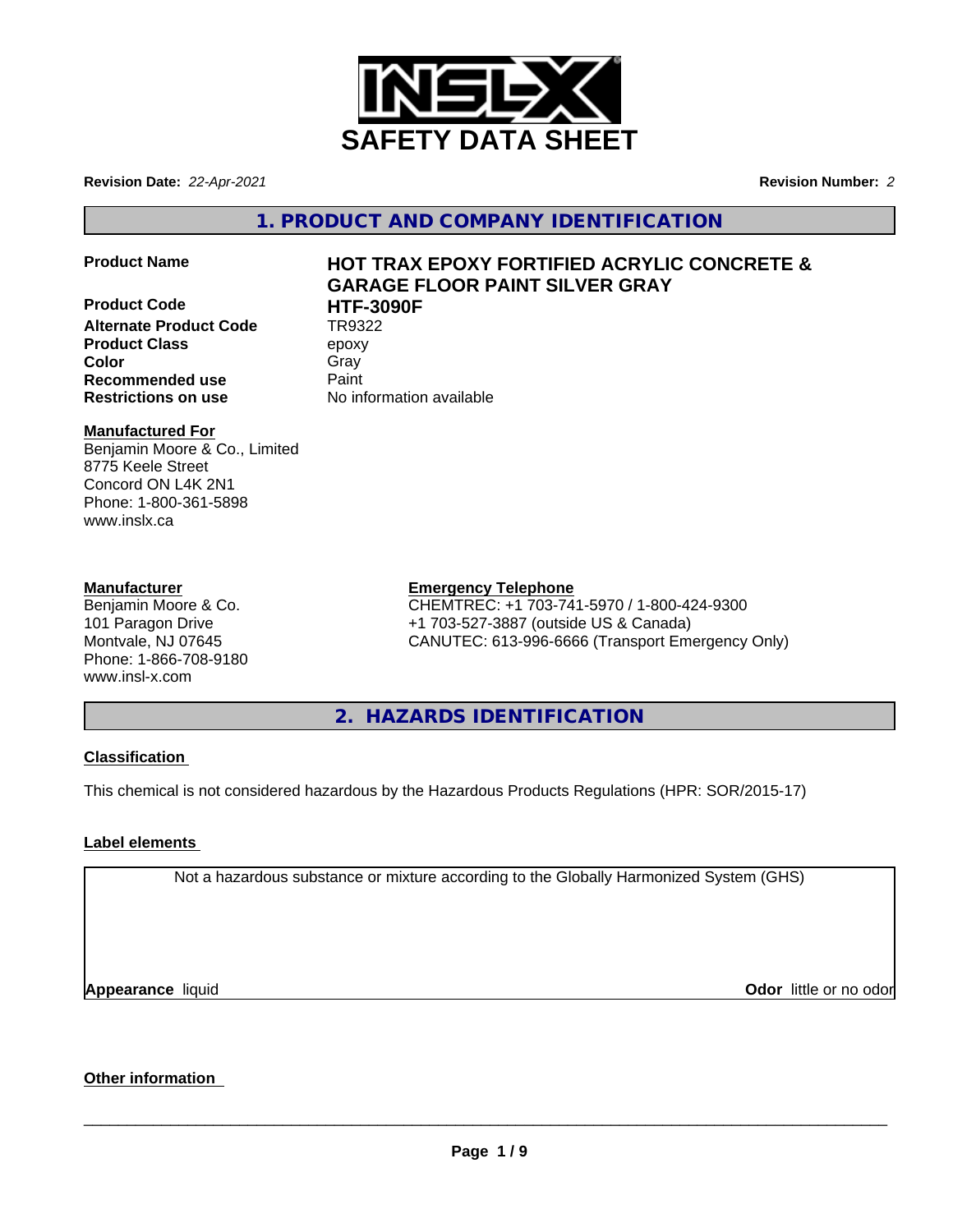No information available

 **CAUTION:** All floor coatings may become slippery when wet. Where non-skid characteristics are desired, use an appropriate anti-slip aggregate.

# **3. COMPOSITION INFORMATION ON COMPONENTS**

| <b>Chemical name</b> | <b>CAS No.</b> | Weight-%   | Hazardous Material<br>registry number<br>(HMIRA registry $#$ ) | Date HMIRA filed and<br>Information Review Act Idate exemption granted<br>(if applicable) |
|----------------------|----------------|------------|----------------------------------------------------------------|-------------------------------------------------------------------------------------------|
| Nepheline syenite    | 37244-96-5     | $10 - 30%$ |                                                                |                                                                                           |
| Titanium dioxide     | 13463-67-7     | $5 - 10%$  |                                                                |                                                                                           |
| Limestone            | 1317-65-3      | - 5%       |                                                                |                                                                                           |

\*The exact percentage (concentration) of composition has been withheld as a trade secret

|                                        | 4. FIRST AID MEASURES                                                                                    |  |  |  |  |
|----------------------------------------|----------------------------------------------------------------------------------------------------------|--|--|--|--|
| <b>General Advice</b>                  | No hazards which require special first aid measures.                                                     |  |  |  |  |
| <b>Eye Contact</b>                     | Rinse thoroughly with plenty of water for at least 15<br>minutes and consult a physician.                |  |  |  |  |
| <b>Skin Contact</b>                    | Wash off immediately with soap and plenty of water while<br>removing all contaminated clothes and shoes. |  |  |  |  |
| <b>Inhalation</b>                      | Move to fresh air. If symptoms persist, call a physician.                                                |  |  |  |  |
| Ingestion                              | Clean mouth with water and afterwards drink plenty of<br>water. Consult a physician if necessary.        |  |  |  |  |
| <b>Most Important Symptoms/Effects</b> | None known.                                                                                              |  |  |  |  |
| <b>Notes To Physician</b>              | Treat symptomatically.                                                                                   |  |  |  |  |
|                                        | 5. FIRE-FIGHTING MEASURES                                                                                |  |  |  |  |
|                                        |                                                                                                          |  |  |  |  |

| <b>Suitable Extinguishing Media</b>                   | Use extinguishing measures that are appropriate to local<br>circumstances and the surrounding environment.                                   |
|-------------------------------------------------------|----------------------------------------------------------------------------------------------------------------------------------------------|
| Protective equipment and precautions for firefighters | As in any fire, wear self-contained breathing apparatus<br>pressure-demand, MSHA/NIOSH (approved or equivalent)<br>and full protective gear. |
| <b>Specific Hazards Arising From The Chemical</b>     | Closed containers may rupture if exposed to fire or<br>extreme heat.                                                                         |
| Sensitivity to mechanical impact                      | No.                                                                                                                                          |
| Sensitivity to static discharge                       | No.                                                                                                                                          |
|                                                       |                                                                                                                                              |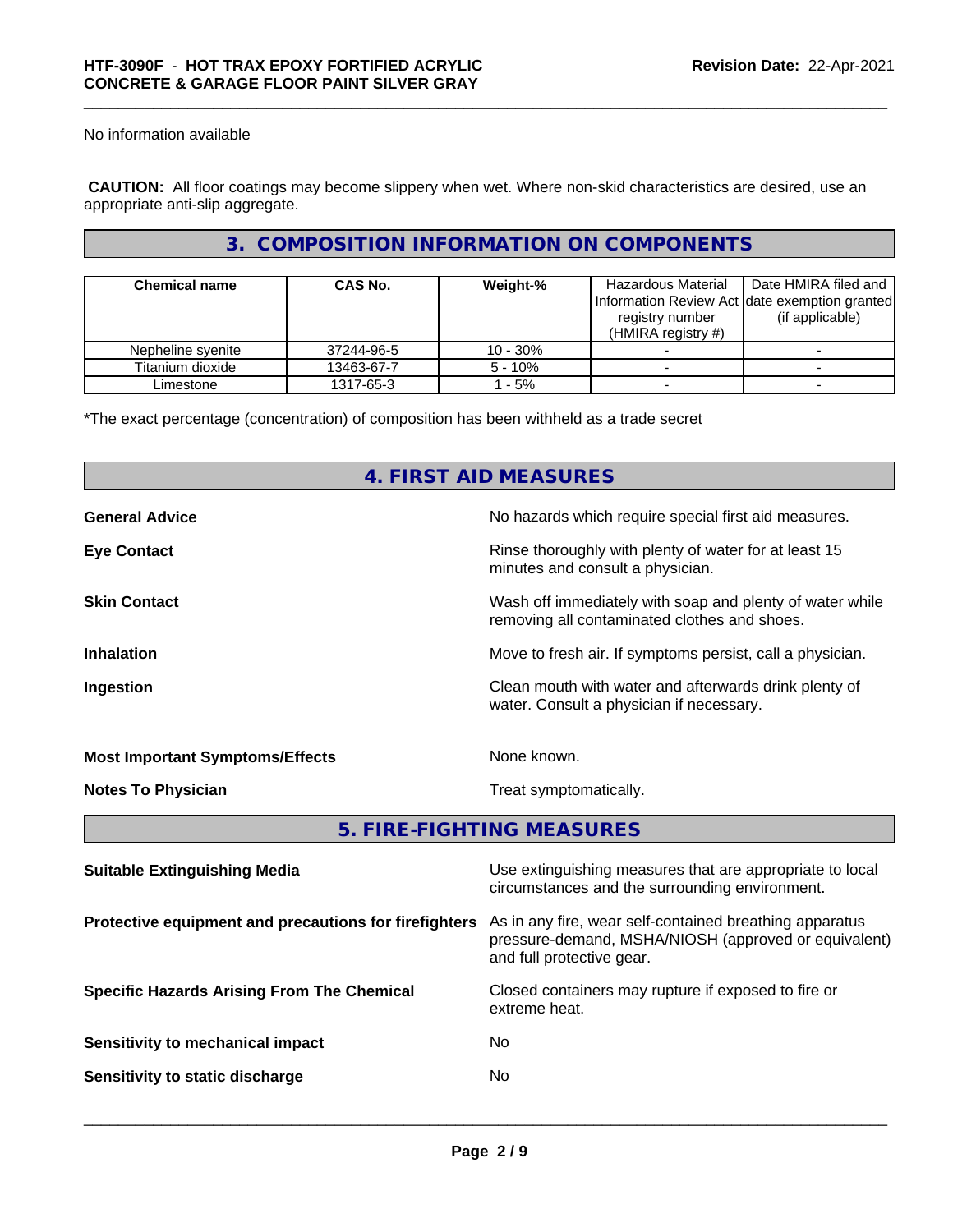| <b>Flash Point Data</b><br>Flash point (°F)<br>Flash Point (°C)<br><b>Method</b> |                 | Not applicable<br>Not applicable<br>Not applicable |                                |
|----------------------------------------------------------------------------------|-----------------|----------------------------------------------------|--------------------------------|
| <b>Flammability Limits In Air</b>                                                |                 |                                                    |                                |
| Lower flammability limit:<br><b>Upper flammability limit:</b>                    |                 | Not applicable<br>Not applicable                   |                                |
| <b>NFPA</b><br>Health: 1                                                         | Flammability: 0 | <b>Instability: 0</b>                              | <b>Special: Not Applicable</b> |
| <b>NFPA Legend</b><br>0 - Not Hazardous<br>1 - Slightly                          |                 |                                                    |                                |

- 2 Moderate
- 3 High
- 4 Severe

*The ratings assigned are only suggested ratings, the contractor/employer has ultimate responsibilities for NFPA ratings where this system is used.*

*Additional information regarding the NFPA rating system is available from the National Fire Protection Agency (NFPA) at www.nfpa.org.*

**6. ACCIDENTAL RELEASE MEASURES**

**Personal Precautions Precautions** Avoid contact with skin, eyes and clothing. Ensure adequate ventilation.

**Other Information Other Information Prevent further leakage or spillage if safe to do so.** 

**Environmental precautions** See Section 12 for additional Ecological Information.

**Methods for Cleaning Up Soak up with inert absorbent material. Sweep up and** shovel into suitable containers for disposal.

vapors, spray mists or sanding dust. In case of insufficient

ventilation, wear suitable respiratory equipment.

**7. HANDLING AND STORAGE**

Handling **Handling Avoid contact with skin, eyes and clothing. Avoid breathing Handling** 

**Storage Keep container tightly closed. Keep out of the reach of Keep** container tightly closed. Keep out of the reach of

**Incompatible Materials** Noinformation available

 $\overline{\phantom{a}}$  ,  $\overline{\phantom{a}}$  ,  $\overline{\phantom{a}}$  ,  $\overline{\phantom{a}}$  ,  $\overline{\phantom{a}}$  ,  $\overline{\phantom{a}}$  ,  $\overline{\phantom{a}}$  ,  $\overline{\phantom{a}}$  ,  $\overline{\phantom{a}}$  ,  $\overline{\phantom{a}}$  ,  $\overline{\phantom{a}}$  ,  $\overline{\phantom{a}}$  ,  $\overline{\phantom{a}}$  ,  $\overline{\phantom{a}}$  ,  $\overline{\phantom{a}}$  ,  $\overline{\phantom{a}}$ 

**8. EXPOSURE CONTROLS/PERSONAL PROTECTION**

children.

**Exposure Limits**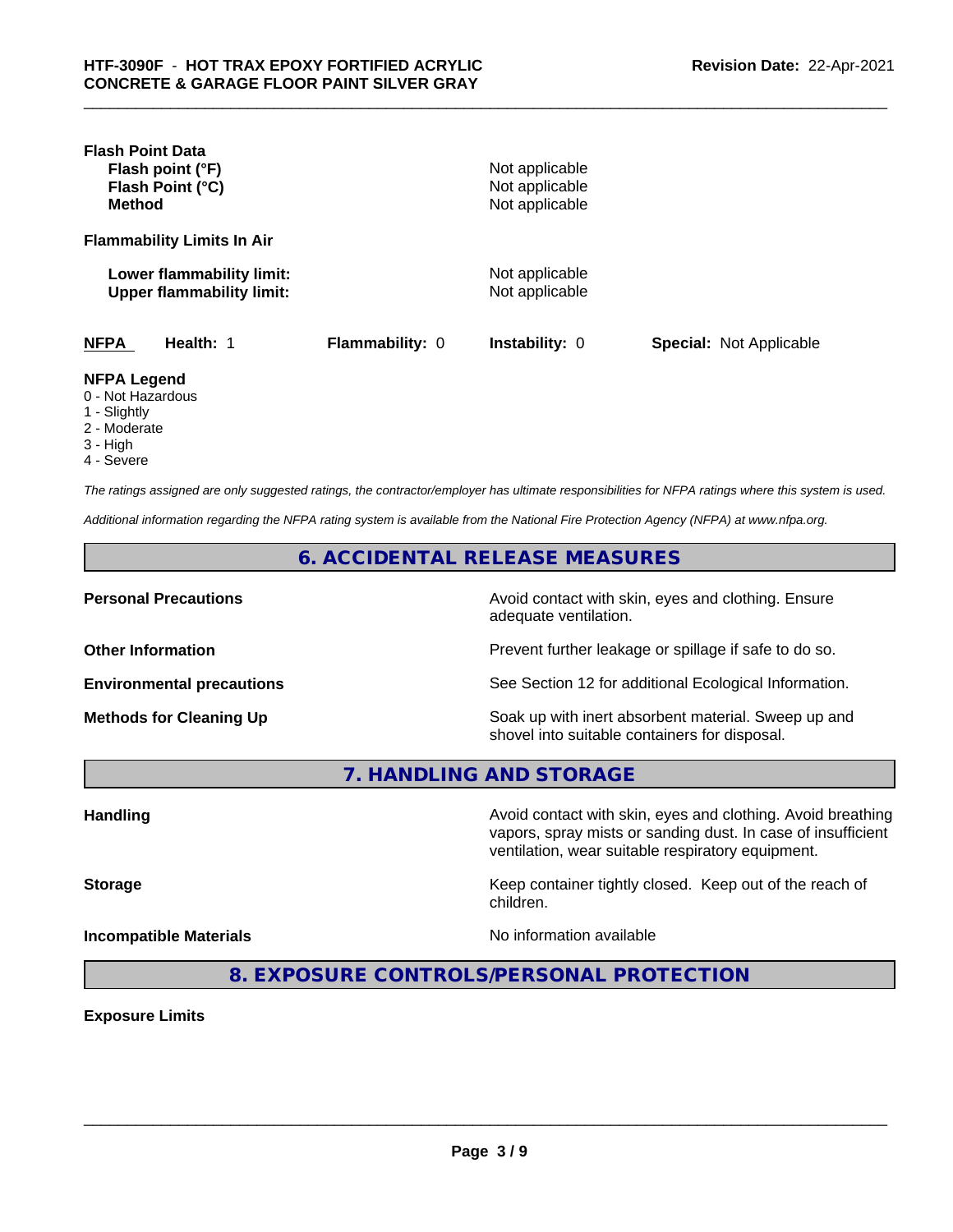# \_\_\_\_\_\_\_\_\_\_\_\_\_\_\_\_\_\_\_\_\_\_\_\_\_\_\_\_\_\_\_\_\_\_\_\_\_\_\_\_\_\_\_\_\_\_\_\_\_\_\_\_\_\_\_\_\_\_\_\_\_\_\_\_\_\_\_\_\_\_\_\_\_\_\_\_\_\_\_\_\_\_\_\_\_\_\_\_\_\_\_\_\_ **HTF-3090F** - **HOT TRAX EPOXY FORTIFIED ACRYLIC CONCRETE & GARAGE FLOOR PAINT SILVER GRAY**

| <b>Chemical name</b> | <b>ACGIH TLV</b>         | Alberta           | <b>British Columbia</b>    | Ontario           | Quebec              |
|----------------------|--------------------------|-------------------|----------------------------|-------------------|---------------------|
| Nepheline syenite    | N/E                      | N/E               | N/E                        | 10 mg/m $3$ - TWA | N/E                 |
| Titanium dioxide     | TWA: $10 \text{ mg/m}^3$ | 10 mg/m $3$ - TWA | 10 mg/m $3$ - TWA          | 10 mg/m $3$ - TWA | 10 mg/m $3$ - TWAEV |
|                      |                          |                   | $3 \text{ ma/m}^3$ - TWA   |                   |                     |
| Limestone            | N/E                      | 10 mg/m $3$ - TWA | 10 mg/m $3$ - TWA          | N/E               | 10 mg/m $3$ - TWAEV |
|                      |                          |                   | $3 \text{ mg/m}^3$ - TWA   |                   |                     |
|                      |                          |                   | $20 \text{ mg/m}^3$ - STEL |                   |                     |

#### **Legend**

ACGIH - American Conference of Governmental Industrial Hygienists

Alberta - Alberta Occupational Exposure Limits

British Columbia - British Columbia Occupational Exposure Limits

Ontario - Ontario Occupational Exposure Limits

Quebec - Quebec Occupational Exposure Limits

N/E - Not established

# **Personal Protective Equipment**<br> **Eve/Face Protection**

**Engineering Measures Ensure** Ensure adequate ventilation, especially in confined areas.

Safety glasses with side-shields. **Skin Protection Protection Protective gloves and impervious clothing. Respiratory Protection In case of insufficient ventilation wear suitable respiratory** equipment.

**Hygiene Measures Avoid contact with skin, eyes and clothing. Remove and Avoid contact with skin, eyes and clothing. Remove and Avoid contact with skin, eyes and clothing. Remove and** wash contaminated clothing before re-use. Wash thoroughly after handling.

# **9. PHYSICAL AND CHEMICAL PROPERTIES**

| liquid<br>little or no odor<br>No information available<br>$10.15 - 10.25$<br>$1.21 - 1.23$<br>No information available<br>No information available<br>No information available<br>No information available<br>No information available<br>No information available<br>No information available<br>$45 - 55$<br>$30 - 40$<br>$45 - 55$<br>$60 - 70$<br>$50$<br>212<br>100<br>32<br>0<br>Not applicable<br>Not applicable<br>Not applicable<br>Not applicable |
|--------------------------------------------------------------------------------------------------------------------------------------------------------------------------------------------------------------------------------------------------------------------------------------------------------------------------------------------------------------------------------------------------------------------------------------------------------------|
| Not applicable                                                                                                                                                                                                                                                                                                                                                                                                                                               |
| Not applicable                                                                                                                                                                                                                                                                                                                                                                                                                                               |
|                                                                                                                                                                                                                                                                                                                                                                                                                                                              |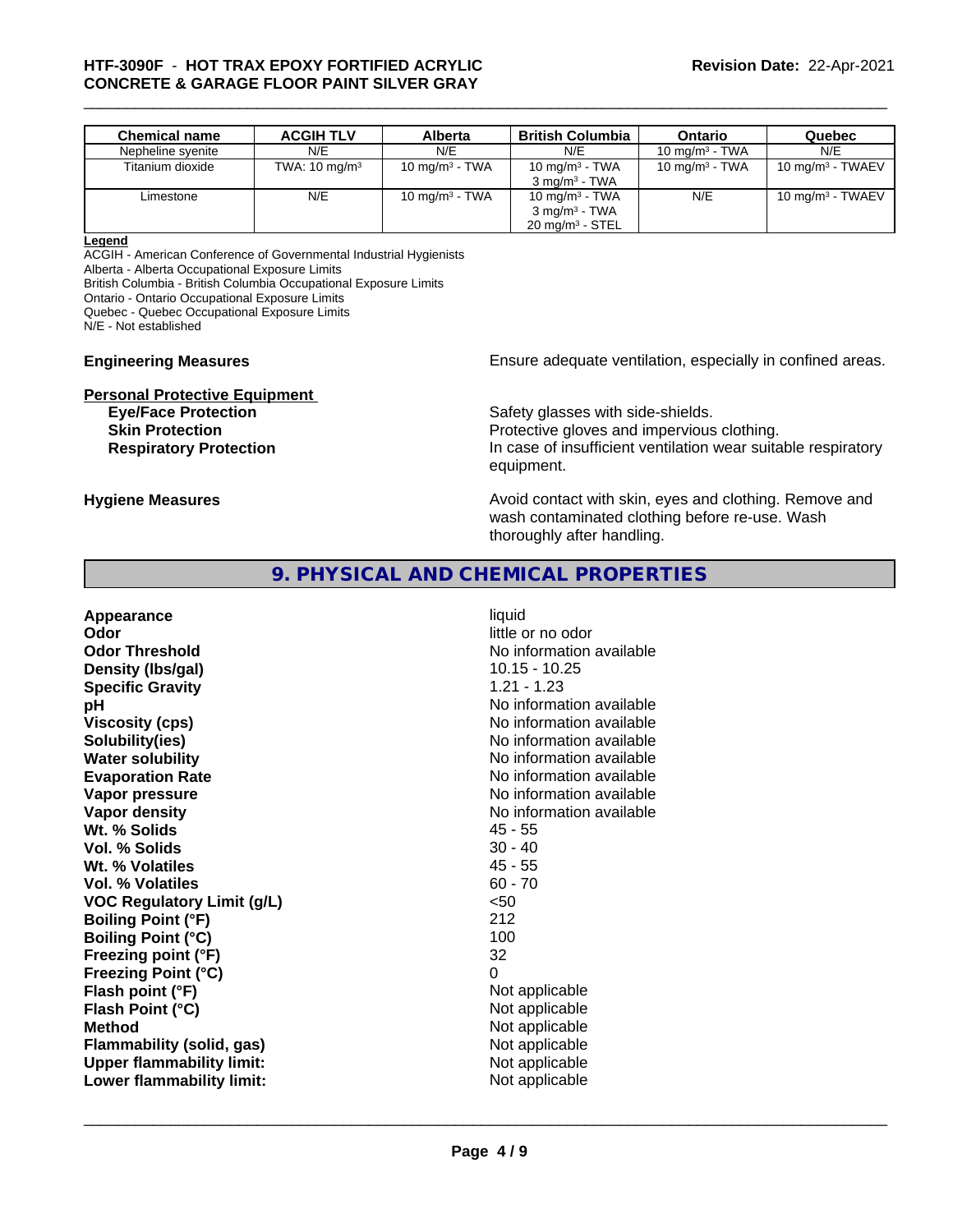**Autoignition Temperature (°F)**<br> **Autoignition Temperature (°C)** No information available **Autoignition Temperature (°C)**<br> **Decomposition Temperature (°F)** No information available **Decomposition Temperature (°F) Decomposition Temperature (°C)**<br> **Partition coefficient**<br> **Partition coefficient**<br> **No** information available

**No information available** 

# **10. STABILITY AND REACTIVITY**

| <b>Reactivity</b> |  |
|-------------------|--|
|                   |  |

**Hazardous Decomposition Products** None under normal use.

**Not Applicable** 

**Chemical Stability Chemical Stability** Stable under normal conditions.

**Conditions to avoid Prevent from freezing.** 

**Incompatible Materials No materials** No materials to be especially mentioned.

**Possibility of hazardous reactions** None under normal conditions of use.

# **11. TOXICOLOGICAL INFORMATION**

**Product Information Information on likely routes of exposure**

**Principal Routes of Exposure Exposure** Eye contact, skin contact and inhalation.

**Acute Toxicity<br>Product Information** 

**No information available** 

#### **<u>Symptoms related to the physical, chemical and toxicological characteristics</u>**

**Symptoms** No information available

 $\overline{\phantom{a}}$  ,  $\overline{\phantom{a}}$  ,  $\overline{\phantom{a}}$  ,  $\overline{\phantom{a}}$  ,  $\overline{\phantom{a}}$  ,  $\overline{\phantom{a}}$  ,  $\overline{\phantom{a}}$  ,  $\overline{\phantom{a}}$  ,  $\overline{\phantom{a}}$  ,  $\overline{\phantom{a}}$  ,  $\overline{\phantom{a}}$  ,  $\overline{\phantom{a}}$  ,  $\overline{\phantom{a}}$  ,  $\overline{\phantom{a}}$  ,  $\overline{\phantom{a}}$  ,  $\overline{\phantom{a}}$ 

#### **Delayed and immediate effects as well as chronic effects from short and long-term exposure**

| Eye contact                     | May cause slight irritation                                                                                     |
|---------------------------------|-----------------------------------------------------------------------------------------------------------------|
| <b>Skin contact</b>             | Substance may cause slight skin irritation. Prolonged or<br>repeated contact may dry skin and cause irritation. |
| <b>Inhalation</b>               | May cause irritation of respiratory tract.                                                                      |
| Ingestion                       | Ingestion may cause gastrointestinal irritation, nausea,<br>vomiting and diarrhea.                              |
| <b>Sensitization</b>            | No information available.                                                                                       |
| <b>Neurological Effects</b>     | No information available.                                                                                       |
| <b>Mutagenic Effects</b>        | No information available.                                                                                       |
| <b>Reproductive Effects</b>     | No information available.                                                                                       |
| <b>Developmental Effects</b>    | No information available.                                                                                       |
| <b>Target organ effects</b>     | No information available.                                                                                       |
| <b>STOT - single exposure</b>   | No information available.                                                                                       |
| <b>STOT - repeated exposure</b> | No information available.                                                                                       |
| Other adverse effects           | No information available.                                                                                       |
| <b>Aspiration Hazard</b>        | No information available.                                                                                       |
|                                 |                                                                                                                 |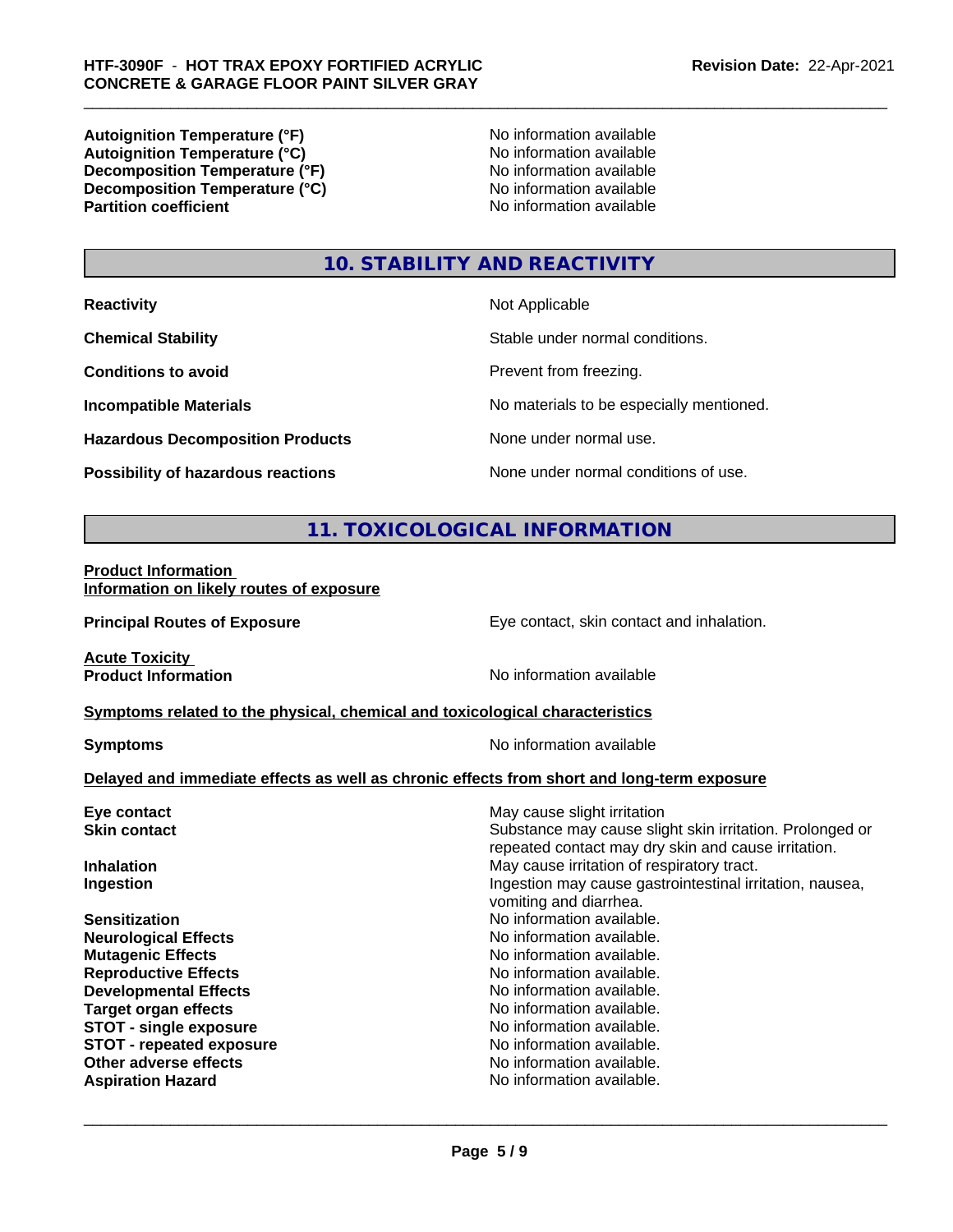#### **Numerical measures of toxicity**

#### **The following values are calculated based on chapter 3.1 of the GHS document**

**ATEmix (oral)** 109860 mg/kg

#### **Component Information**

| Chemical name                   | Oral LD50          | <b>LD50</b><br>Dermal | <b>Inhalation LC50</b> |
|---------------------------------|--------------------|-----------------------|------------------------|
| $- \cdot$ .<br>Fitanium dioxide | Rat<br>10000 mg/kg |                       |                        |
| 13463-67-7                      |                    |                       |                        |

#### **Chronic Toxicity**

#### **Carcinogenicity**

*The information below indicateswhether each agency has listed any ingredient as a carcinogen:.*

| <b>Chemical name</b>  | <b>IARC</b>                     | <b>NTP</b> |
|-----------------------|---------------------------------|------------|
|                       | Possible Human Carcinogen<br>2B |            |
| ' Titanium<br>dioxide |                                 |            |

• Although IARC has classified titanium dioxide as possibly carcinogenic to humans (2B), their summary concludes: "No significant exposure to titanium dioxide is thought to occur during the use of products in which titanium dioxide is bound to other materials, such as paint."

#### **Legend**

IARC - International Agency for Research on Cancer NTP - National Toxicity Program OSHA - Occupational Safety & Health Administration

**12. ECOLOGICAL INFORMATION**

## **Ecotoxicity Effects**

The environmental impact of this product has not been fully investigated.

#### **Product Information**

#### **Acute Toxicity to Fish**

No information available

#### **Acute Toxicity to Aquatic Invertebrates**

No information available

#### **Acute Toxicity to Aquatic Plants**

No information available

#### **Persistence / Degradability**

No information available.

#### **Bioaccumulation**

No information available.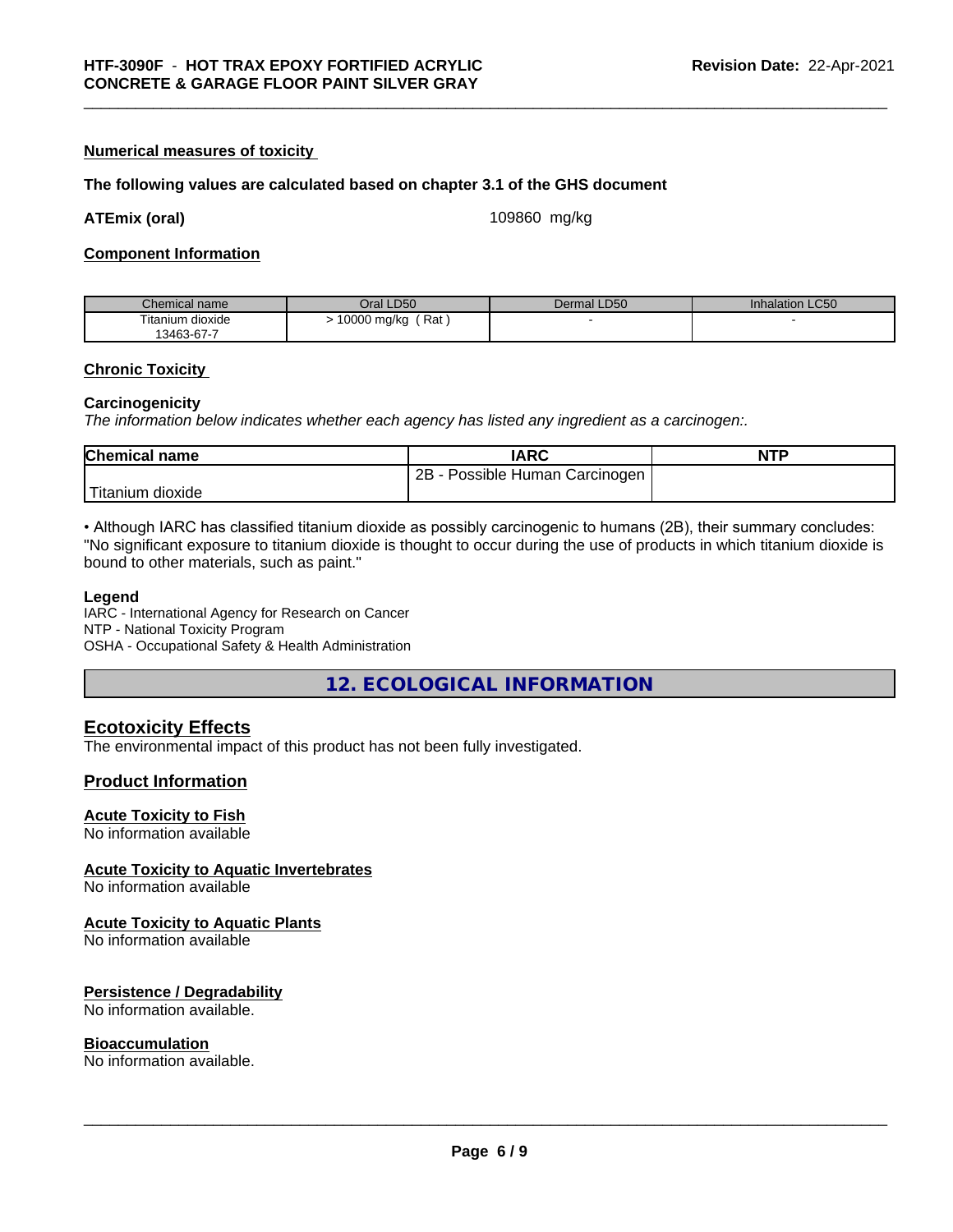#### **Mobility in Environmental Media**

No information available.

#### **Ozone**

No information available

#### **Component Information**

#### **Acute Toxicity to Fish**

Titanium dioxide  $LC50:$  > 1000 mg/L (Fathead Minnow - 96 hr.)

#### **Acute Toxicity to Aquatic Invertebrates**

No information available

#### **Acute Toxicity to Aquatic Plants**

No information available

**13. DISPOSAL CONSIDERATIONS**

**Waste Disposal Method Dispose of in accordance with federal, state, provincial,** and local regulations. Local requirements may vary, consult your sanitation department or state-designated environmental protection agency for more disposal options.

## **14. TRANSPORT INFORMATION**

**TDG** Not regulated **ICAO / IATA** Not regulated **IMDG / IMO** Not regulated

# **15. REGULATORY INFORMATION**

# **International Inventories**

**TSCA: United States** Yes - All components are listed or exempt. **DSL: Canada** No - Not all of the components are listed. One or more component is listed on NDSL.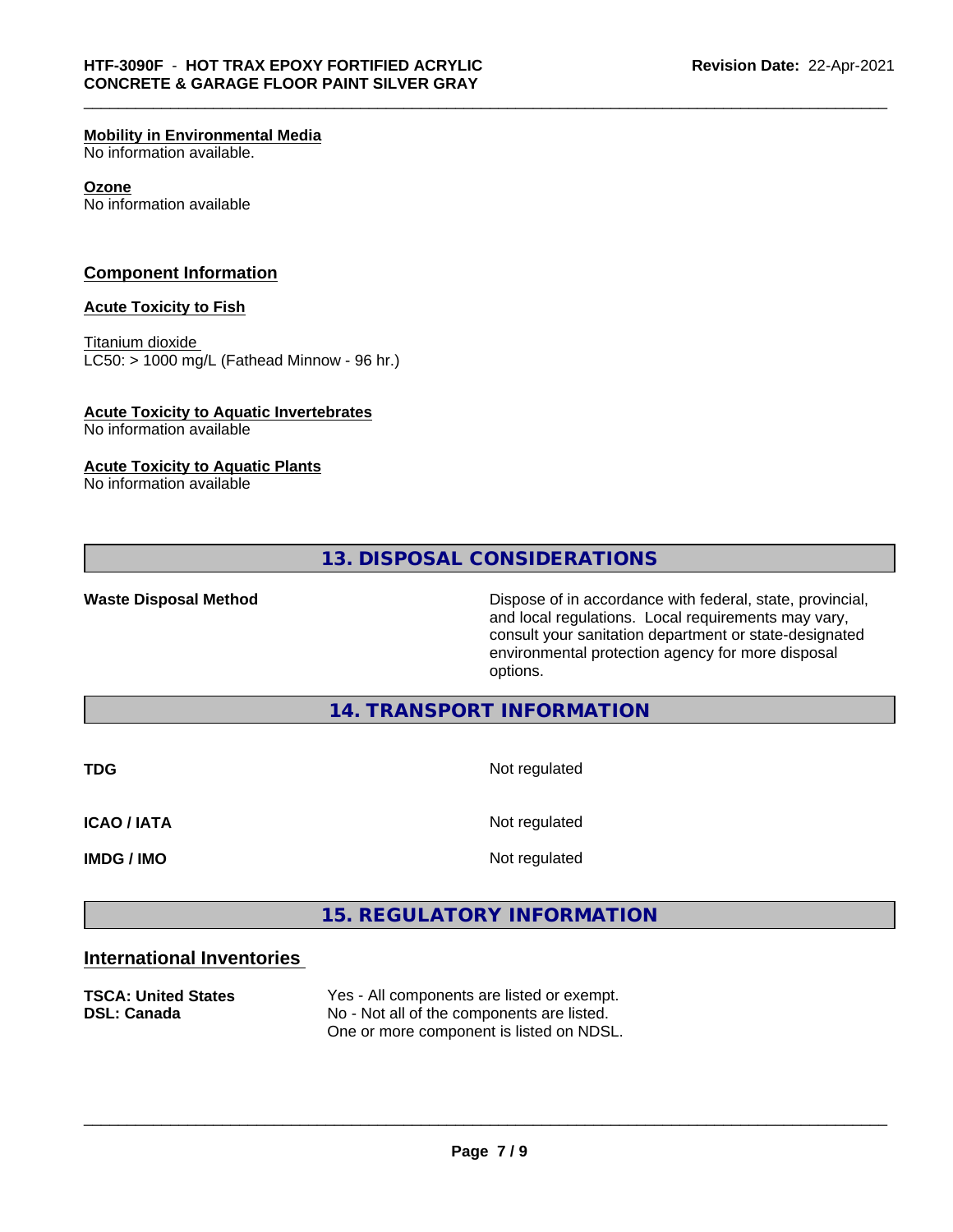# **National Pollutant Release Inventory (NPRI)**

#### **NPRI Parts 1- 4**

This product contains the following Parts 1-4 NPRI chemicals:

*None*

#### **NPRI Part 5**

This product contains the following NPRI Part 5 Chemicals:

*None*

#### **WHMIS Regulatory Status**

This product has been classified in accordance with the hazard criteria of the Hazardous Products Regulations (HPR) and the SDS contains all the information required by the HPR.

| <b>16. OTHER INFORMATION</b>                                                                                                                                                                                |           |                                                                            |                      |                                                                                                                                               |
|-------------------------------------------------------------------------------------------------------------------------------------------------------------------------------------------------------------|-----------|----------------------------------------------------------------------------|----------------------|-----------------------------------------------------------------------------------------------------------------------------------------------|
| HMIS -                                                                                                                                                                                                      | Health: 1 | <b>Flammability: 0</b>                                                     | <b>Reactivity: 0</b> | $PPE: -$                                                                                                                                      |
| <b>HMIS Legend</b><br>0 - Minimal Hazard<br>1 - Slight Hazard<br>2 - Moderate Hazard<br>3 - Serious Hazard<br>4 - Severe Hazard<br>* - Chronic Hazard<br>present under the actual normal conditions of use. |           | X - Consult your supervisor or S.O.P. for "Special" handling instructions. |                      | Note: The PPE rating has intentionally been left blank. Choose appropriate PPE that will protect employees from the hazards the material will |

*Caution: HMISÒ ratings are based on a 0-4 rating scale, with 0 representing minimal hazards or risks, and 4 representing significant hazards or risks. Although HMISÒ ratings are not required on MSDSs under 29 CFR 1910.1200, the preparer, has chosen to provide them. HMISÒ ratings are to be used only in conjunction with a fully implemented HMISÒ program by workers who have received appropriate HMISÒ training. HMISÒ is a registered trade and service mark of the NPCA. HMISÒ materials may be purchased exclusively from J. J. Keller (800) 327-6868.*

 **WARNING!** If you scrape, sand, or remove old paint, you may release lead dust. LEAD IS TOXIC. EXPOSURE TO LEAD DUST CAN CAUSE SERIOUS ILLNESS, SUCH AS BRAIN DAMAGE, ESPECIALLY IN CHILDREN. PREGNANT WOMEN SHOULD ALSO AVOID EXPOSURE.Wear a NIOSH approved respirator to control lead exposure. Clean up carefully with a HEPA vacuum and a wet mop. Before you start, find out how to protect yourself and your family by logging onto Health Canada at

http://www.hc-sc.gc.ca/ewh-semt/contaminants/lead-plomb/asked\_questions-questions\_posees-eng.php.

| <b>Prepared By</b>         | <b>Product Stewardship Department</b><br>Benjamin Moore & Co.<br>101 Paragon Drive<br>Montvale, NJ 07645<br>800-225-5554 |
|----------------------------|--------------------------------------------------------------------------------------------------------------------------|
| <b>Revision Date:</b>      | 22-Apr-2021                                                                                                              |
| <b>Reason for revision</b> | Not available                                                                                                            |